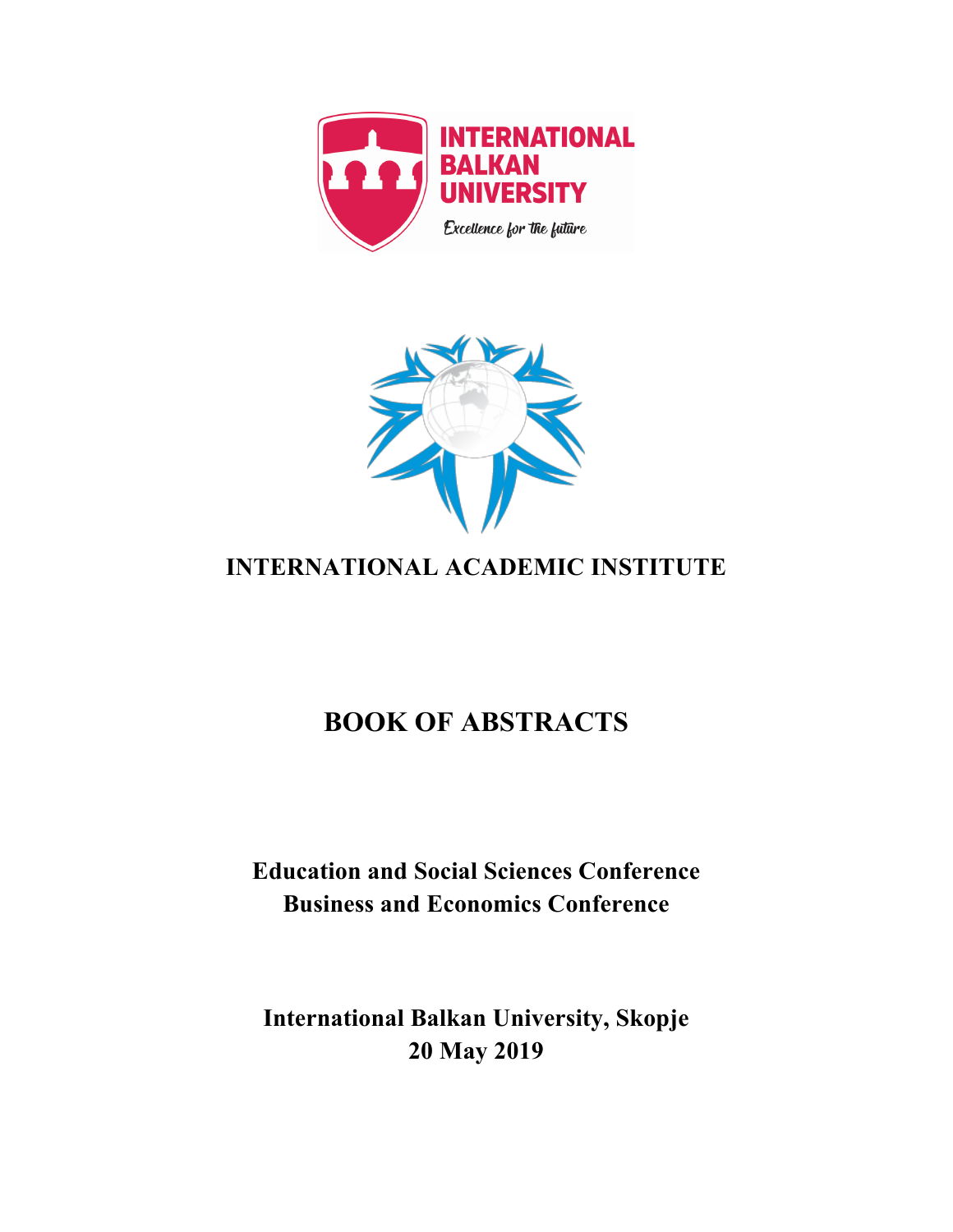#### **IAI Book of Abstracts**

#### **Editor:**

Milena Aspostolovska-Stepanoska, Dr. Sci, Ss. Cyril and Methodius University, Skopje, Republic of N. Macedonia

## **Editorial Board:**

Jasna Bacovska Nedikj, Dr. Sci, Ss. Cyril and Methodius University, Skopje, Republic of N. Macedonia Natalija Shikova, Dr. Sci, International Balkan University, Skopje, Republic of N. Macedonia Hristina Rucheva Tasev, Dr. Sci, Ss. Cyril and Methodius University, Skopje, Republic of N. Macedonia Meic Pearse, Dr. Sci, Houghton College NY, USA Elif Uckan Dagdemir, Dr. Sci, Anadoly University, Turkey Mary Mares-Awe, MA, Fulbright Association, Chicago, USA Ass. Prof. Arthur Pantelides, American University, Bulgaria Marija Boban, Dr. Sci, Faculty of Law, University of Split, Croatia Gergana Radoykova, Dr. Sci Sofia University St. Kliment Ohridski, Bulgaria Anthon Mark Jay Alguno Rivas, MA, Taguig City University, Philippines Snezana Knezevic, Dr. Sci Faculty of Organizational Sciences, Belgrade,Serbia

#### **Secretary and editing:**

Martina Gligorova, MA International Academic Institute Briselska 1/16 Skopje, Republic of Macedonia

ISBN 978-608-4881-01-8

May 2019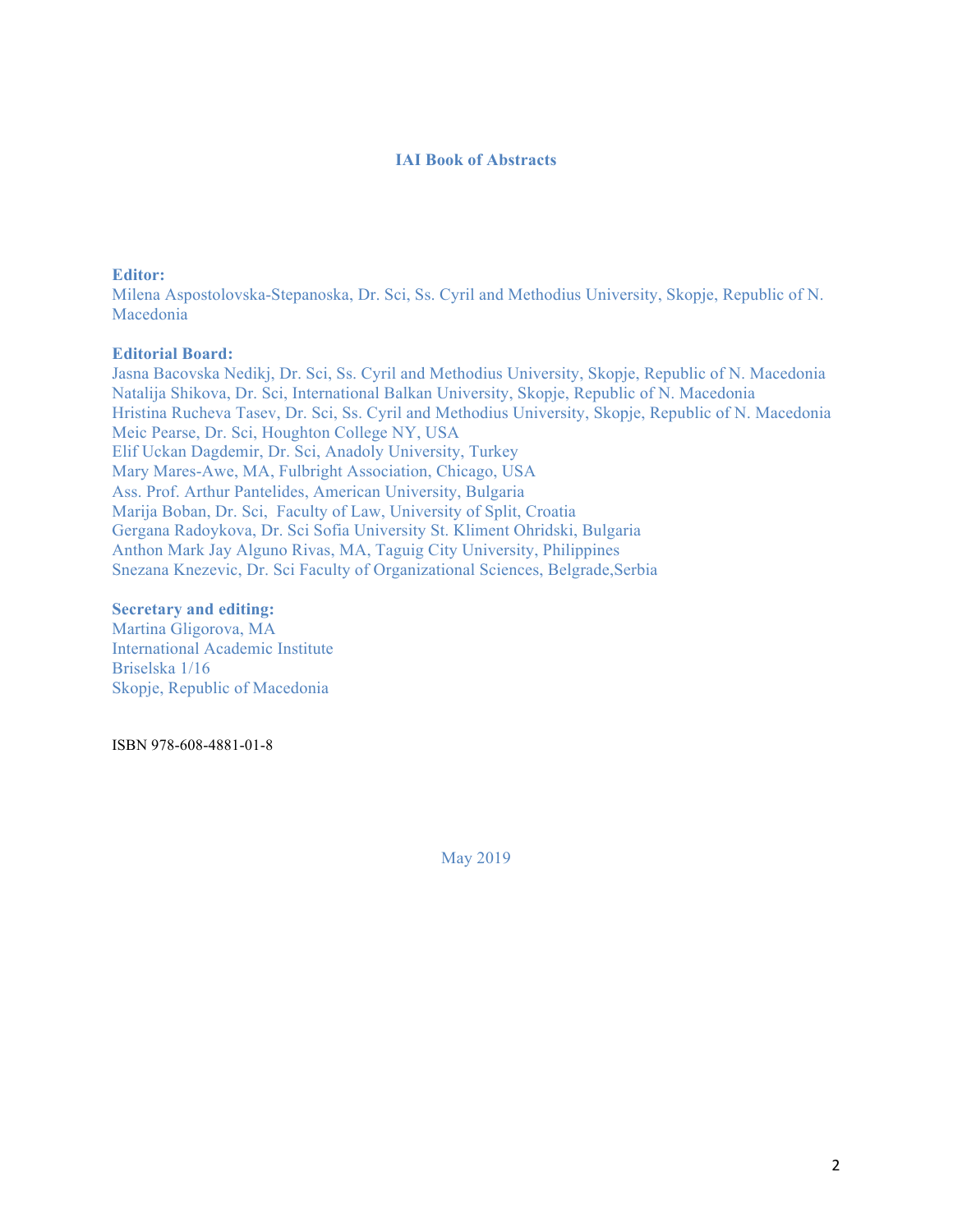# **LEGISLATIVE REGULATION OF THE EDUCATION IN DISABLED CHILDREN**

Phd c. Ana Chichakovska Anastasova Iustinianus Primus Faculty of Law, Ss. Cyril and Methodius University Skopje

**\_\_\_\_\_\_\_\_\_\_\_\_\_\_\_\_\_\_\_\_\_\_\_\_\_\_\_\_\_\_\_\_\_\_\_\_\_\_\_\_\_\_\_\_\_\_\_\_\_\_\_\_\_\_\_\_\_\_\_\_\_\_\_\_\_\_\_\_\_\_\_\_\_\_\_\_\_\_\_\_\_\_\_\_\_**

## **Abstract**

 This study will present areas of the legal regulation of education in disabled children as persons with intellectual and physical handicap, with emphasis to existent legal regulation in the international and the national system levels.

 The purpose of this study is to provide for analysis of studied international and national legal regulation in the area of education in disabled children through the application of the method existent as "analysis of content". The study should answer the question whether and to what extent the national legislation is in line with or harmonized to the international regulation in the field of achievability on the right to education in disabled children.

 The study will furthermore provide concluding findings from the research conducted on the international and the Macedonian legislation, and it will provide recommendations for improvements at the national level in the direction of implementation of the international standards through educational policy over disabled children.

**Key words:** Children with special educational programs, Inclusive education, Convention on the Rights of the Child, Convention on the Rights of Persons with Disabilities, Principle "best interest of the child" in the educational process.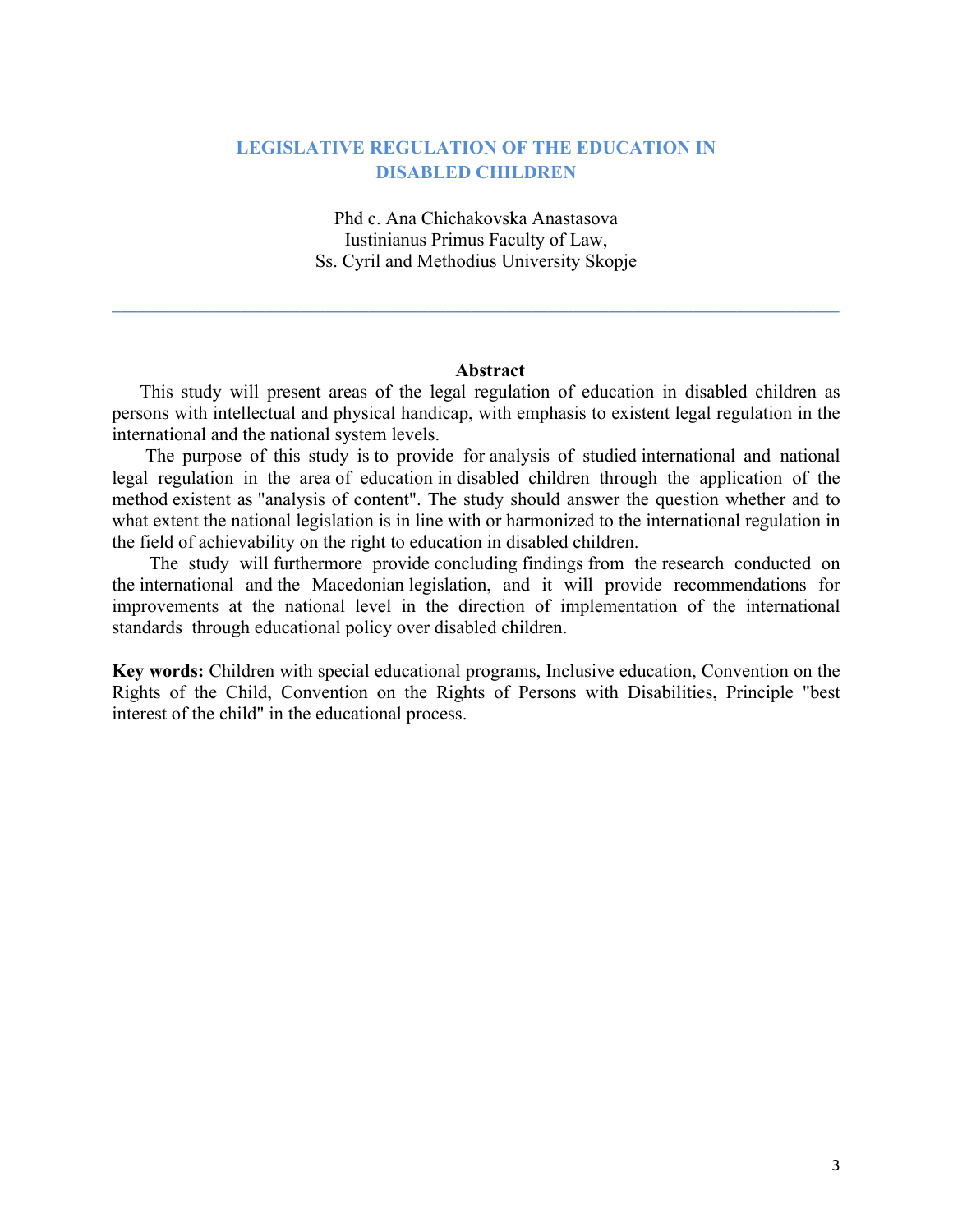## **SOCIAL NETWORKS IMPACT ON STRATEGIC HUMAN RESOURCES MANAGEMENT: CASE OF RECRUITMENT PROCESS IN THE REPUBLIC OF KOSOVO**

Blerim Dragusha University "Hasan Prishtina", Prishtine, Kosovo

Saso Josimovski University "Ss.Cyril and Methodius", Skopje, North Macedonia

Ngadhnjim Dragusha University "Ss.Cyril and Methodius", Skopje, North Macedonia

**\_\_\_\_\_\_\_\_\_\_\_\_\_\_\_\_\_\_\_\_\_\_\_\_\_\_\_\_\_\_\_\_\_\_\_\_\_\_\_\_\_\_\_\_\_\_\_\_\_\_\_\_\_\_\_\_\_\_\_\_\_\_\_\_\_\_\_\_\_\_\_\_\_\_\_\_\_\_\_\_\_\_\_\_\_**

#### **Abstract**

In the modern world information technology especially internet is rapidly changing the way individuals interact in the real world in the labor force market. Social networks like Facebook, LinkedIn, Twitter etc. has invaded our daily lives. Human resources management has also taken its share of these changes. Information networks have become increasingly important for getting to information easier and faster. Employers have begun using social networks for getting information about job candidates. Information provided by social networks about personal and professional life of potential job candidates made social networks as an important tool for recruiters. In the Republic of Kosovo even in some other countries social networks are not an official part of the selection but their influence on the recruitment process is very evident. The paper will be organized in the theoretical part, and in the part based on empirical research on the use of the social networks in recruitment process in the Republic of Kosovo. This study aims to give more light to the use of social networks in recruitment practices. Social networks can provide a readily available recruitment source for future employers and can be used as a source of recommendation for applicants. This study is focused on how social networks affects on strategic human resource management in the recruitment field in the global aspect but also in the Republic of Kosovo.

**Keywords:** Human Resource Management, Social Networks, Strategic Management, eRecruitment, Employment, eBusiness, Labor market.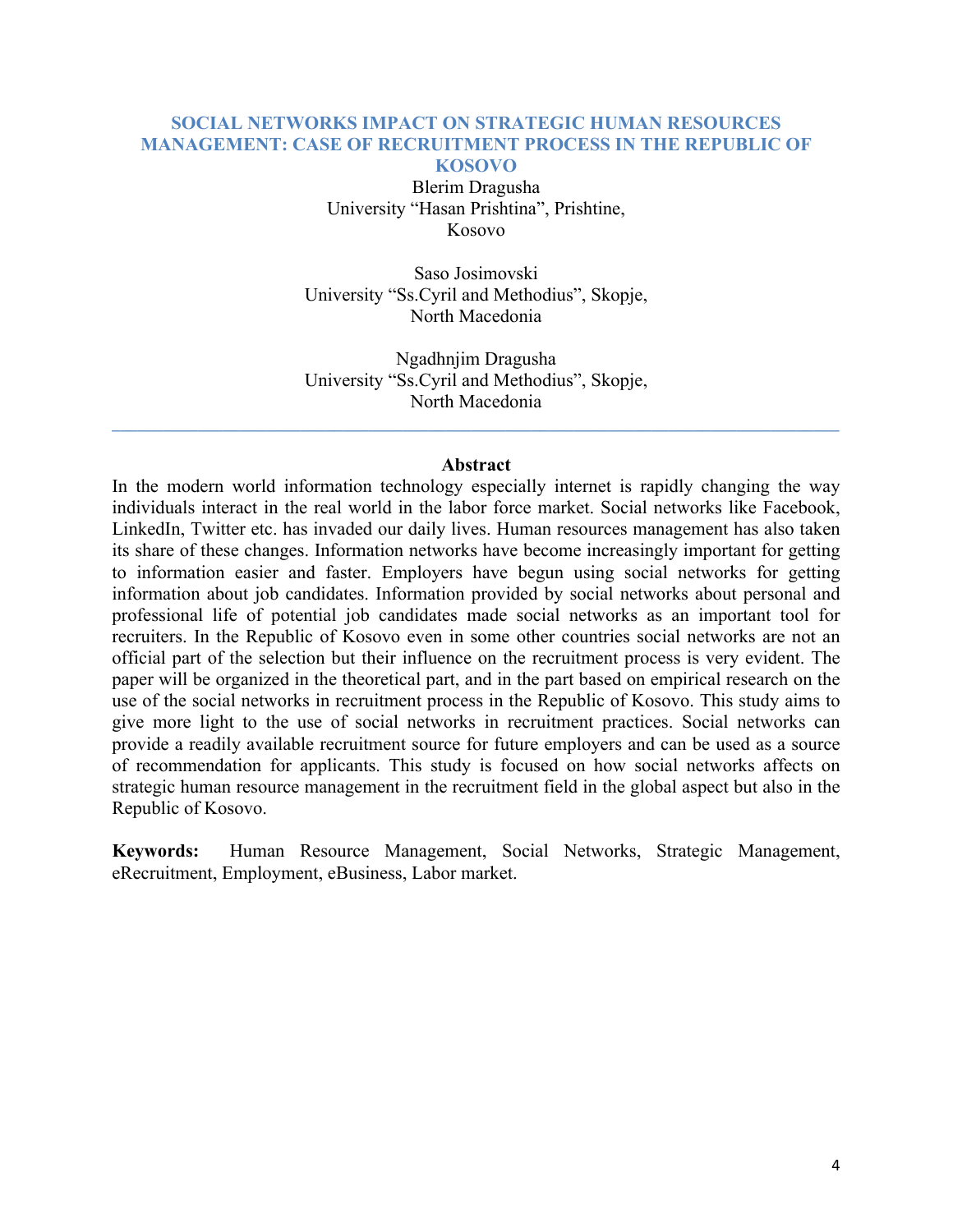# **COMMUNITY PARTICIPATION IN DECISION-MAKING IN MUNICIPALITIES OF THE PRISHTINË / PRIŠTINA REGION - COMPARATIVE STUDY OF MUNICIPALITIES OF THE PRISHTINË / PRIŠTINA REGION (MUNICIPALITIES: PRISHTINA, FUSHË KOSOVË, OBILIQ, GLLOGOC AND GRACANICA)**

Ferdi Kamberi, PhD. Candidate – University of Prishtina "Hasan Prishtina" Faculty of Philosophy – Department of Sociology

#### **Abstract**

In the last decade the community has become one of the most studied issues in sociology. It is considered as a social construct where members within the group have several common goals and values, share a common way of life that impacts on empowering social cohesion. On the other hand, local governance is an important segment which has the legitimacy to exercise authority in a territorial area, it enables local communities to be part of decision making and responds to their needs. In Kosovo, community participation in local government is developed through local decision-making mechanisms that derive from the law on local self-governance, such as public meetings, petitions, civic initiatives, local referendums, and so on. This paper provides a holistic approach to the community and its participation in political decision-making at the local level, focusing on comparing the five municipalities in the Prishtinë / Priština region: Pristina, Fushë Kosovë, Obiliq, Gllogoc and Gracanica, their participation in the meetings as well as public communication, communication with municipal bodies and the impact of factors on (non) participation of the community in decision-making.

The methodology used in this paper focuses on the quantitative research conducted in these municipalities with a representative sample of 550 respondents. Overall research findings suggest that the community in these municipalities has low participation in public meetings and decision-making, where 56.7% of them stated that they never participated in public meetings organized by the municipality, 36% in some of them, 5.5% in approximately half and 1.8% attend most of the public meetings. This has also come as a result of disregarding community proposals and that the profile of participants in these meetings is more dominated by members of ruling political parties than the community in question.

**Keywords:** Community, local governance, decision-making, active citizenship, region, Pristina.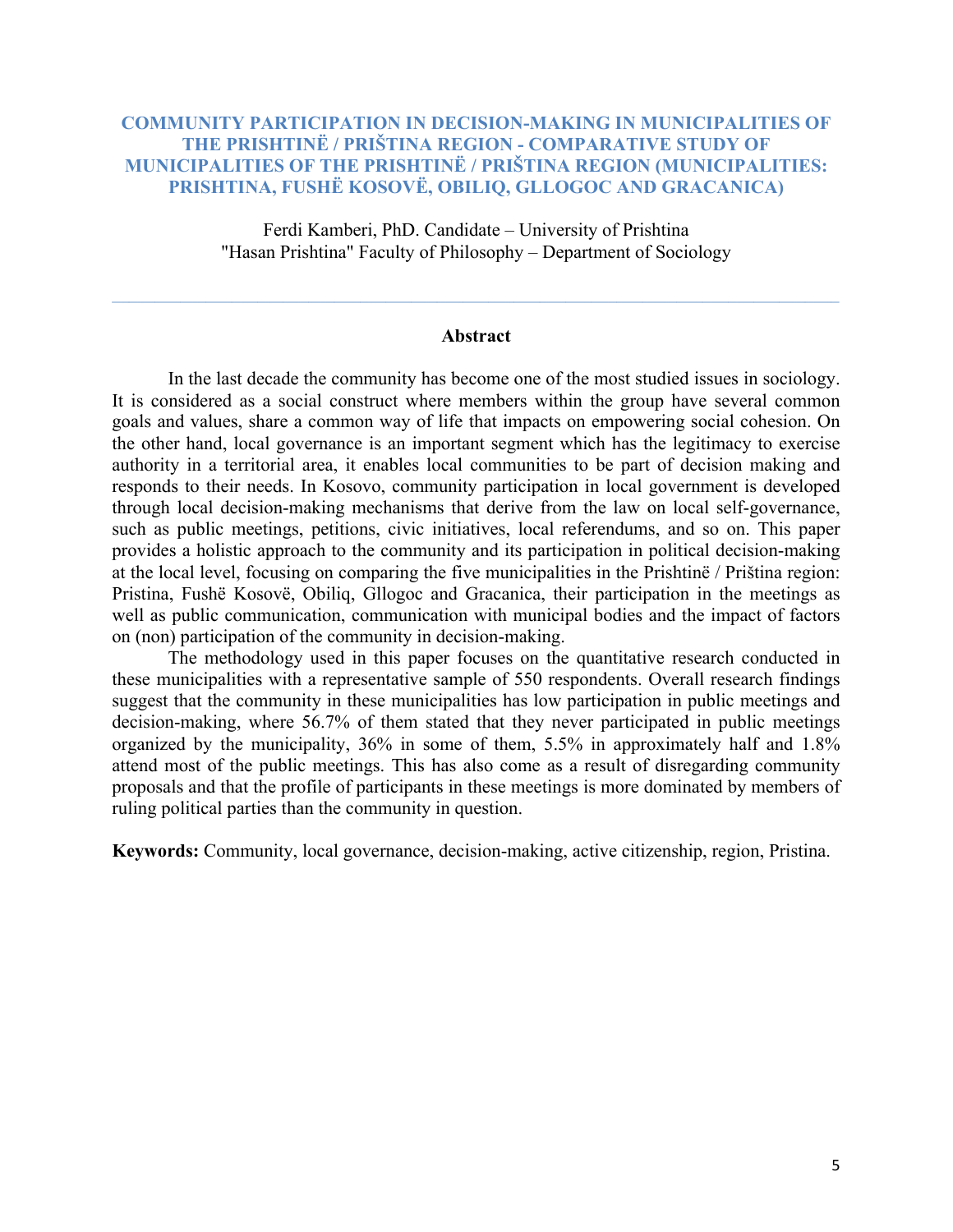# **A COMPARATIVE REVIEW OF IMMIGRATION GOALS OF THE STUDENTS FROM PUBLIC AND PRIVATE UNIVERSITIES**

Avni Rudaku, Ph.D. Candidate – University of Pristina "Hasan Prishtina" – Faculty of Philosophy – Department of Sociology

## **Abstract**

 $\mathcal{L}_\mathcal{L} = \mathcal{L}_\mathcal{L} = \mathcal{L}_\mathcal{L} = \mathcal{L}_\mathcal{L} = \mathcal{L}_\mathcal{L} = \mathcal{L}_\mathcal{L} = \mathcal{L}_\mathcal{L} = \mathcal{L}_\mathcal{L} = \mathcal{L}_\mathcal{L} = \mathcal{L}_\mathcal{L} = \mathcal{L}_\mathcal{L} = \mathcal{L}_\mathcal{L} = \mathcal{L}_\mathcal{L} = \mathcal{L}_\mathcal{L} = \mathcal{L}_\mathcal{L} = \mathcal{L}_\mathcal{L} = \mathcal{L}_\mathcal{L}$ 

International migration as a movement of the population from one state to another has become a frequent topic in the Western media, especially after the wars in the Middle East, but also a frequent discussion in Kosovo. Immigration of Kosovars towards European Union member countries is among the most publicly discussed subjects, as well as debate within the Assembly of Kosovo. The huge illegal immigration of Kosovars to European countries, especially in 2014-2015, as well as the migration through work visas to considerable numbers in 2018 and this year, has again ignited national debates on what are the projections of this trend in the future and what kind of social layers have higher chances within emigrant predispositions. This article aims to show the extent of student migration goals, measuring their projections about emigration in the near future after completing studies or a 5-year period from the completion of the questionnaire. The sample of this article includes public and private university students to measure differences in aspirations for migration in the near future. 500 students from the Public University and 500 students from the Private University College in Kosovo participated in the answers to the questionnaire with 10 combined type of questions, with open and closed questions. The findings from this study show that the potential and aspirations for migration have largely expressed more by the students of the Public University than by the Private University College. The results are that public university students are mainly students from lower-income families who pay cheaper for public university semesters compared with private university students who pay much more expensive for the semesters during an academic year and with predispositions the highest for monthly economic incomes, concluding that international migrant aspirations of Kosovo students are conditioned due to low-income level.

**Keywords:** International migration, students, public university, private university college, monthly income.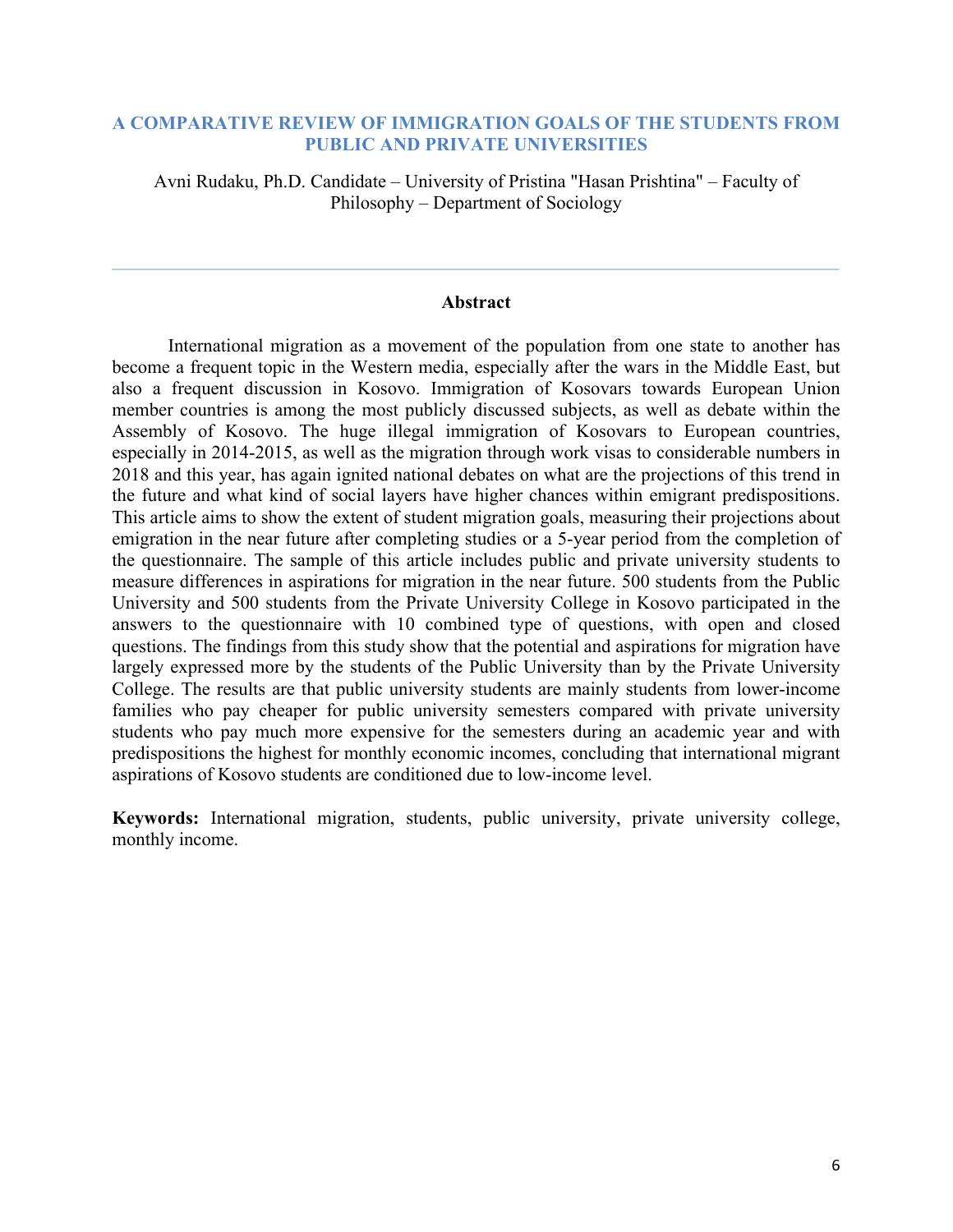## **ALTERNATIVE METHODS OF SOLVING THE LABOR DISPUTES AND INTRODUCING MANDATORY MEDIATION IN THE REGION**

Assoc. Prof. Dr. Biljana Chavkoska Faculty of Law, International Balkan University, Skopje

 $\mathcal{L}_\mathcal{L} = \{ \mathcal{L}_\mathcal{L} = \{ \mathcal{L}_\mathcal{L} = \{ \mathcal{L}_\mathcal{L} = \{ \mathcal{L}_\mathcal{L} = \{ \mathcal{L}_\mathcal{L} = \{ \mathcal{L}_\mathcal{L} = \{ \mathcal{L}_\mathcal{L} = \{ \mathcal{L}_\mathcal{L} = \{ \mathcal{L}_\mathcal{L} = \{ \mathcal{L}_\mathcal{L} = \{ \mathcal{L}_\mathcal{L} = \{ \mathcal{L}_\mathcal{L} = \{ \mathcal{L}_\mathcal{L} = \{ \mathcal{L}_\mathcal{$ 

#### **Abstract**

This paper aims to analyze the existing legal solutions for resolving labor disputes in the Republic of North Macedonia and the countries in the region, with special reference to the alternative methods of peaceful resolution of disputes and to consider the possibilities of introducing mandatory mediation. According to the latest research the workers rarely use the judicial mechanisms for the protection of workers rights and there are many reasons for this. One of the possible ways of increasing the trust in the legal system and protection of human rights is using the mediation in labor disputes, as well as consideration of the possibility of introducing mandatory mediation following the example of some of the countries in the region. Turkey has recently adopted new legal solutions introducing mandatory mediation in labor disputes. The reasons for this solution are long and expensive court procedures, mistrust in the judicial system, as well as poor utilization of alternative methods of resolving labor disputes. In this paper, the author will first analyze the existing legal solutions, the labor law court procedure regulated and peaceful resolution of the labor disputes and then through the comparative analysis the author will give his opinion on the possibilities from introducing mandatory mediation in Republic of North Macedonia and the benefits of this legal regulation.

**Keywords**: labor disputes, alternative methods of peaceful resolution, mandatory mediation, new legislation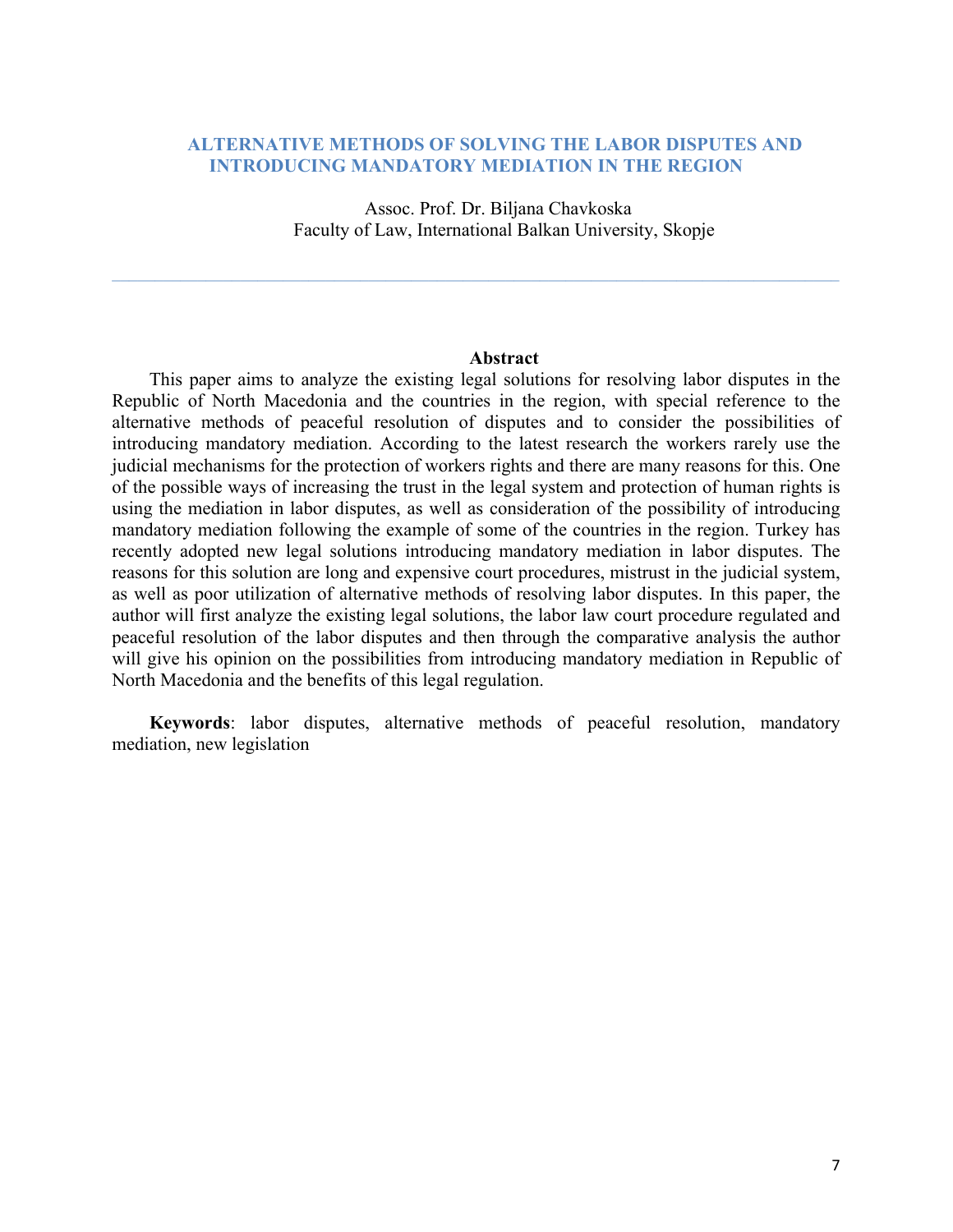# **SOCIAL REPERCUSSIONS OF ETHNICALLY-BASED 'CORRECTION OF BORDERS' BETWEEN KOSOVO AND SERBIA: IS IT THE RIGHT PATH FORWARD?**

Mag.iuris.Nita Pula-Kastrati, PhD/c Faculty of Law, University of Tirana

 $\mathcal{L}_\mathcal{L} = \{ \mathcal{L}_\mathcal{L} = \{ \mathcal{L}_\mathcal{L} = \{ \mathcal{L}_\mathcal{L} = \{ \mathcal{L}_\mathcal{L} = \{ \mathcal{L}_\mathcal{L} = \{ \mathcal{L}_\mathcal{L} = \{ \mathcal{L}_\mathcal{L} = \{ \mathcal{L}_\mathcal{L} = \{ \mathcal{L}_\mathcal{L} = \{ \mathcal{L}_\mathcal{L} = \{ \mathcal{L}_\mathcal{L} = \{ \mathcal{L}_\mathcal{L} = \{ \mathcal{L}_\mathcal{L} = \{ \mathcal{L}_\mathcal{$ 

#### **Abstract**

The paper discusses the necessity of finding a stable solution for a Kosovo-Serbia rapprochement and an internationally facilitated normalization of their relations. Such a solution would lead to reduced political tensions and volatility between the two countries and would contribute significantly to the enhanced stability in the region, ethnic reconciliation and further steps towards the EU integrations and the framework of the Berlin Process. This is particularly important after the successful internationally mediated resolution of Greek-North Macedonian decade-long stalemate of the name-corrected country. Namely the non-recognition of Kosovo by Serbia and lack of normalization of their relations has thus remained one of the key stumbling blocks challenging the stability in the region, with potential adverse effects on Bosnia-Herzegovina and North Macedonia. Tensions between Kosovo and Serbia have continued to this day with various but clearly increasing intensities. They have thus reached the point of the international community demanding 'legally binding normalization of relations' between the two countries in order to break the status quo and as key condition to proceed with their aspired integration processes.

Within this framework, last year the negotiations between the two sides, have discreetly 'slipped' to considering ethnically-based territorial exchanges i.e. 'border corrections' for resolving the issue. Furthermore, they were elevated to the presidential level of the two countries and were granted non-negligible support from some key international decision-making actors. How far these 'border corrections' negotiations have actually gone is not yet fully certain due to their 'closed-door level of discretion'. However, it is clear that the concept of border corrections could trigger potentially dangerous 'contemplations' about other potential border changes in the region with considerable social repercussions. The critical question persists whether this is the right path towards stability in the region or perhaps the potentially much more dangerous path in search of its stability.

**Keywords:** *Kosovo, Serbia, Reconciliation, Normalization, Border Changes, Land Swaps, Reconciliation*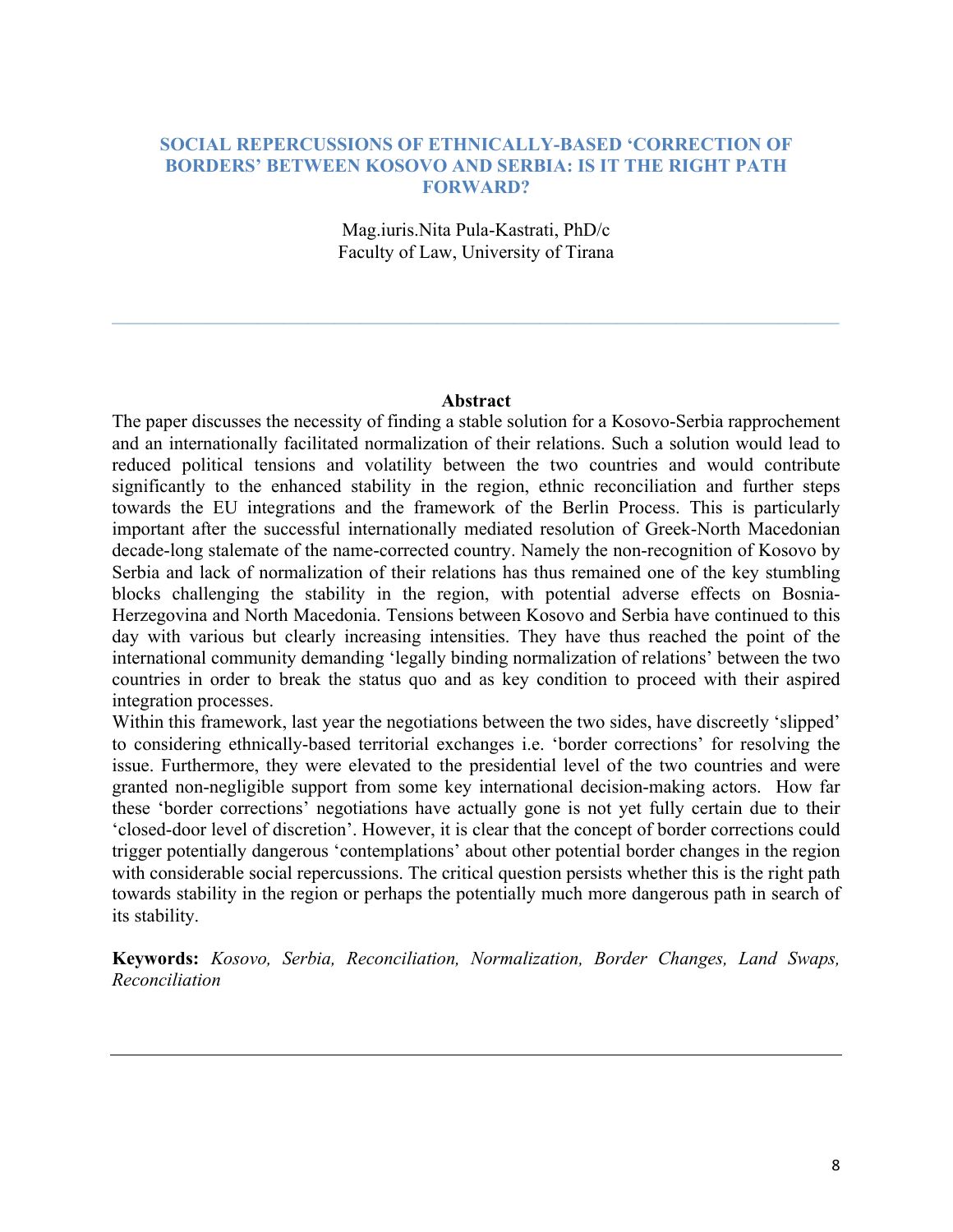## **THE COMPETENCY - BASED MANAGEMENT IN THE PUBLIC ADMINISTRATION**

Ass. Prof. Dr. Natalija Shikova, Faculty of Law, International Balkan University, Skopje

#### **Abstract**

 $\mathcal{L}_\mathcal{L} = \{ \mathcal{L}_\mathcal{L} = \{ \mathcal{L}_\mathcal{L} = \{ \mathcal{L}_\mathcal{L} = \{ \mathcal{L}_\mathcal{L} = \{ \mathcal{L}_\mathcal{L} = \{ \mathcal{L}_\mathcal{L} = \{ \mathcal{L}_\mathcal{L} = \{ \mathcal{L}_\mathcal{L} = \{ \mathcal{L}_\mathcal{L} = \{ \mathcal{L}_\mathcal{L} = \{ \mathcal{L}_\mathcal{L} = \{ \mathcal{L}_\mathcal{L} = \{ \mathcal{L}_\mathcal{L} = \{ \mathcal{L}_\mathcal{$ 

The difference between the public administration and management of the private enterprises is the fact that the first serve within the country constitutional framework and focuses on public interest. Public administration regulates and formulates the public policies, it is implementing the laws, provides services and works for the higher purpose. In this set, it is not acceptable putting the personal or partisan interests above the interests of citizens and society as a whole. There are many attempts to limit the power of the ones that are exercising it and one of them is introducing a competency system into a public administration. As a model that comes from the private sector, the idea is to ensure efficiency and effectiveness in the civil service by recruiting and promoting the employees (civil servants) based on required or advanced skills necessary for performing of the duties. In that line, the competency framework limits the excessive use of power by clearly setting the frame and necessary abilities required for the performance of public tasks. Nonetheless, firm definitions and coherent legal frameworks are not sufficient for full functionality of the system. The identified shortcomings such as an administrative change that is not supported by the change of the administrative behavior and lack of understandings of the administrative roles can be overcome with greater efforts for more professional public service. The article analyses the process of introducing of the competency framework into the public administration of the Republic of Macedonia – as a part of the bigger administrative reform towards EU related requirements, and through impact analysis based on the EU progress reports, indicates the challenges in the implementation and possible ways forward.

**Key words***: public administration reforms; public management, competency framework, civil servants*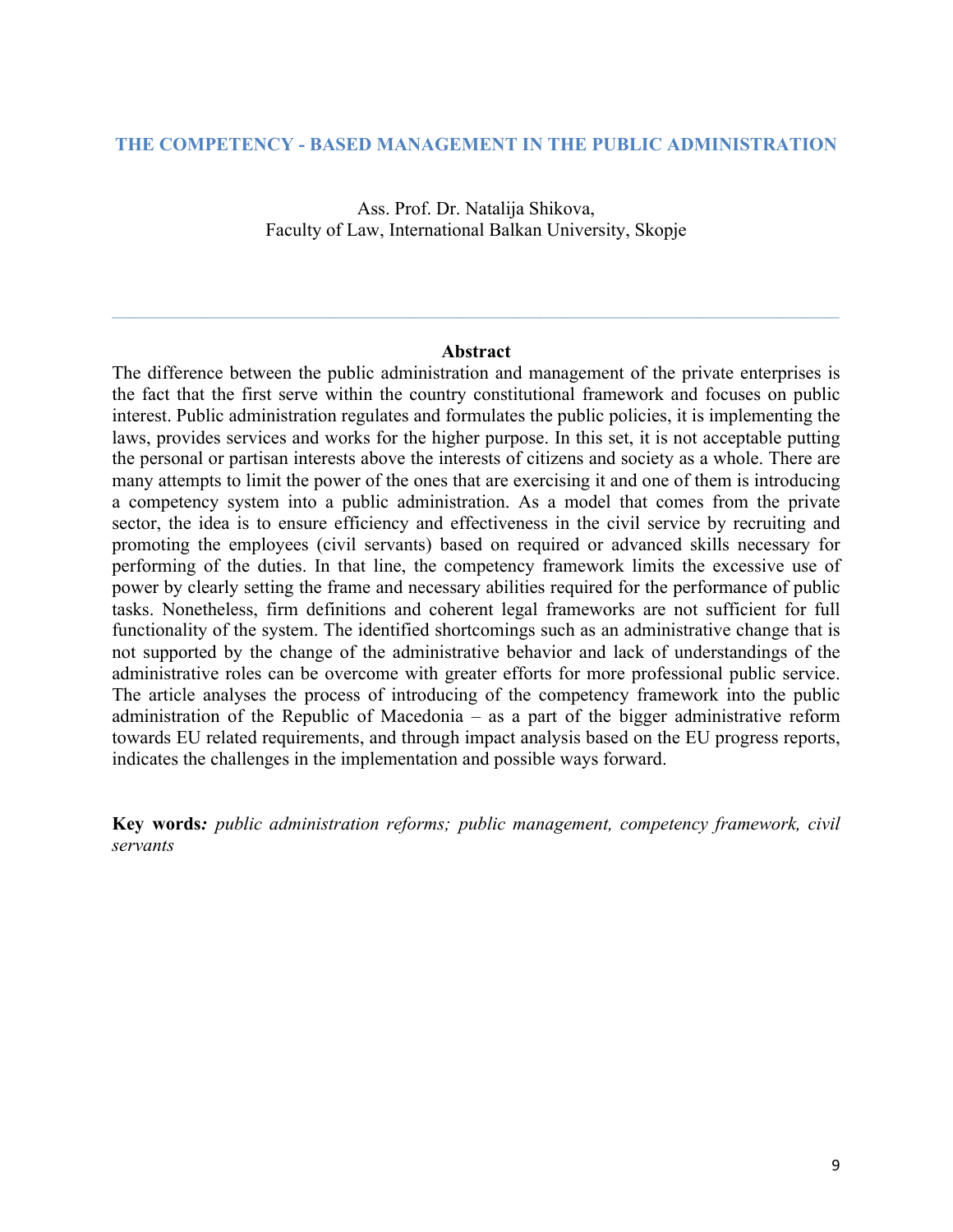## **ЗНАЧЕЊЕ НА РАРИТЕТНИТЕ ЗБИРКИ**

Проф. д-р Виолета Мартиновска Наталија Јошева, Дипл.проф. по одделенска настава, предучилишно воспитание

## **Апстракт**

Раритетните збирки секаде во светот се национална категорија од прв степен со особено значење. Таков е случајот со Археографската збирка во НУБ "Св. Климент Охридски"-Скопјe. Археографската збирка започнува да се оформува со доаѓањето на академик Владимир Мошин во Македонија. Ракописите се од различни векови, со различна содржина, различни редакции, писма, различни водени знаци, различна орнаментика, различни записи.Ракописите можат да се истражуваат според повеќе критериуми. Најстарите зачувани ракописи се пишувани на пергамент (XIII-XIV век). Најстариот зачуван ракопис е фрагмент од посен Триод, еден лист, потекнува од XIII век. Содржината се однесува на старозаветната личност Соломон. Орнаментиката е присутна во ракописите како: минијатури, флорални, геометриски елементи, иницијали. Најраскошно е Бенчевското четвороевангелие со целосна претстава на четирите новозаветни евангелисти со нивните симболи. Свежината на боите го потврува нивното растително потекло. Има присуство на водени знаци како: иницијали, филиграни. Потекнуваат од различни векови, но најчесто се присутни во ракописи од XIX век. Тие се одраз на карактеристиките на книжевниот центар, потеклото на материјалот или специјална нарачка од одредено лице (најчесто црковен достоинственик). Честопати водените знаци не се јасно препознатливи. Присутни се во форма на: месечина, полумесечина, иницијали, лав (слободна претстава), ножици, детелина, котва, ѕвоно,сонце и др. Записите на маргините на ракописите можат да бидат од различни векови. Пример: пергаменот како подготвен материјал за пишување може да биде од постар период, текстот да биде од подоцнежен период, а записот да биде неколку века подоцна. Тоа ја прави историската колоритност на ракописите уште поинтересна за проучување.

**Клучни зборови**: раритетна збирка, ракописи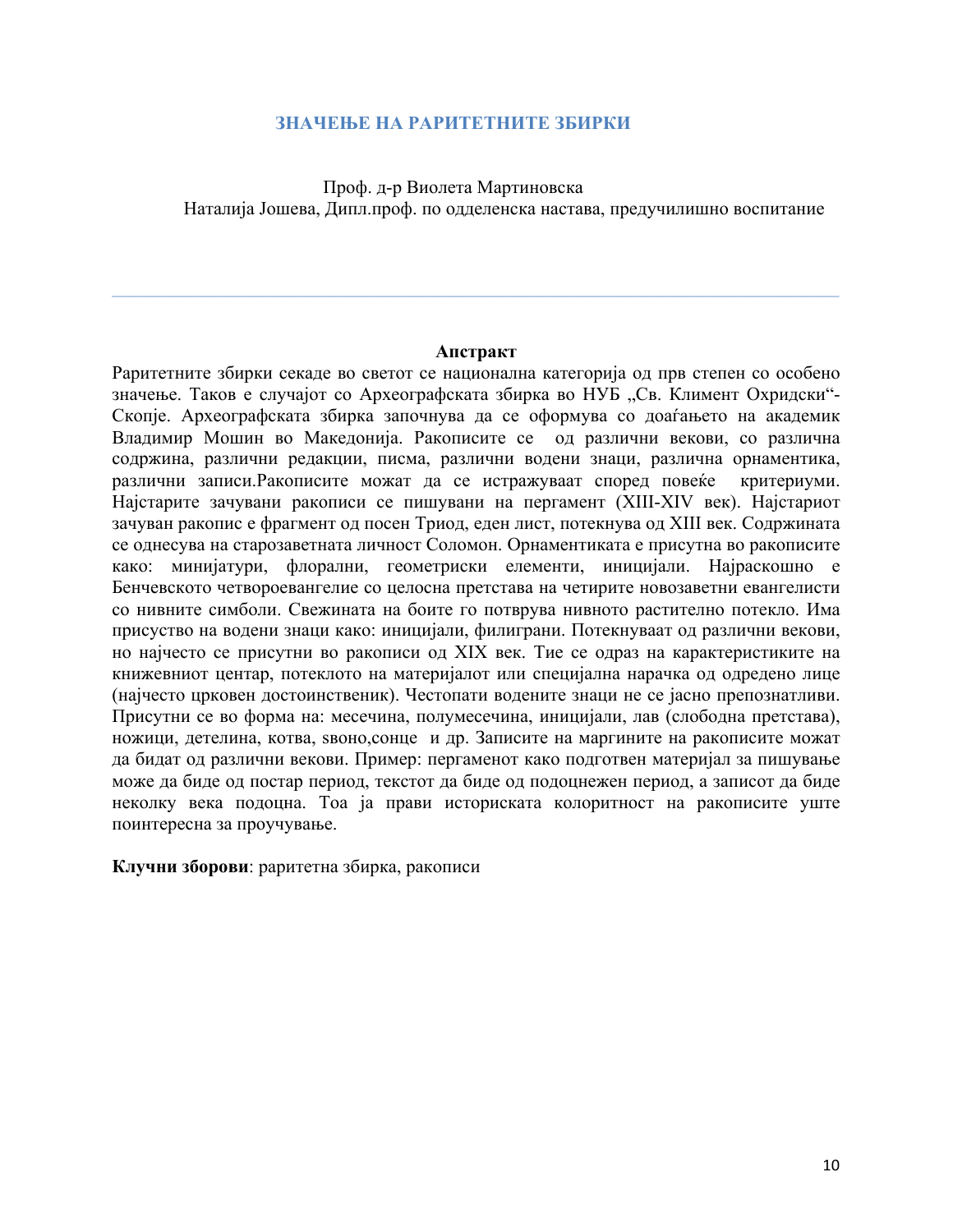# **МЕТОДОЛОГИИ ЗА МЕРЕЊЕ НА УСПЕШНОСТА НА ИМПЛЕМЕНТАЦИЈАТА НА ЦИРКУЛАРНАТА ЕКОНОМИЈА**

# Момир Поленаковиќ, магистер по технички науки при "Универзитет Св. Кирил и Методиј" Скопје Проф. д-р. Валентина Гечевска, доктор на науки при "Универзитет Св. Кирил и Методиј" Скопје

 $\mathcal{L}_\mathcal{L} = \{ \mathcal{L}_\mathcal{L} = \{ \mathcal{L}_\mathcal{L} = \{ \mathcal{L}_\mathcal{L} = \{ \mathcal{L}_\mathcal{L} = \{ \mathcal{L}_\mathcal{L} = \{ \mathcal{L}_\mathcal{L} = \{ \mathcal{L}_\mathcal{L} = \{ \mathcal{L}_\mathcal{L} = \{ \mathcal{L}_\mathcal{L} = \{ \mathcal{L}_\mathcal{L} = \{ \mathcal{L}_\mathcal{L} = \{ \mathcal{L}_\mathcal{L} = \{ \mathcal{L}_\mathcal{L} = \{ \mathcal{L}_\mathcal{$ 

#### **Апстракт**

Циркуларната (кружна) економија (СЕ) во моментов е една од најчесто дискутираните пристапи помеѓу научниците и практичарите во областа на економскиот развој, заштитата на животните средини и новите технологии. СЕ е и во фокусот на Стратегија за општествено-економски развој на Европската унија. Основната премиса на оваа филозофија е "повторливата употреба" на ресурсите, односно суровините кои се употребуваат не треба да станат отпад. Се очекува овој концепт да промовира економскиот раст преку создавање на нови бизниси и можности за работа, заштеда на трошоците за материјали и енергија, намалување на нестабилноста на цените, подобрување на сигурноста на снабдувањето, а истовремено намалување на притисоците и влијанијата врз животната средина. Се проценува дека околу 600 милијарди евра ќе заштедат бизнисите во ЕУ како резултат на имплементацијата на СЕ-методите (еко-дизајн, спречување на отпадот и повторна употреба и тн.), истовремено намалувајќи ги емисиите на штетни гасови. Бидејќи концептот на СЕ е се уште релативно нов, често се јавува конфузија во однос на дефинираноста на СЕ, основните принципи, методи, бизнис модели, индикатори и начини на успешност на имплементацијата на СЕ.

Поради ова, *обезбедувањето на методи и алатки за евалуација* во областа на циркуларната економија - станува значајна, но сепак се уште не доволно истражувана тема. Се појавуваат бројни прашања: Како да се измери напредокот на транзицијата кон СЕ? Како се мери циркуларноста кај бизнисите и економиите? Дали да се користат различни индикатори на различни нивоа (макро, мезо и микро ниво)?

Постојат различни методологии и критериуми за евалуација на нивото на циркуларност во рамки на една компанија, како и на регионално ниво. Тие се индивидуално креирани за целите на компанијата и/или регионот и не се на никој начин унифицирани. Овој труд ќе ги *анализира досегашните пристапи кон мерењето на циркуларноста на микро ниво (компании) и мезо (регионално) ниво* со цел да се најдат сличности кои би можеле да се искористат при креирање на една унифицирана методологија за анализа на циркуларната економија.

**Клучни зборови**: циркуларна економија, одржливост, клучни индикатори, мерење, имплементација, методологии, евалуација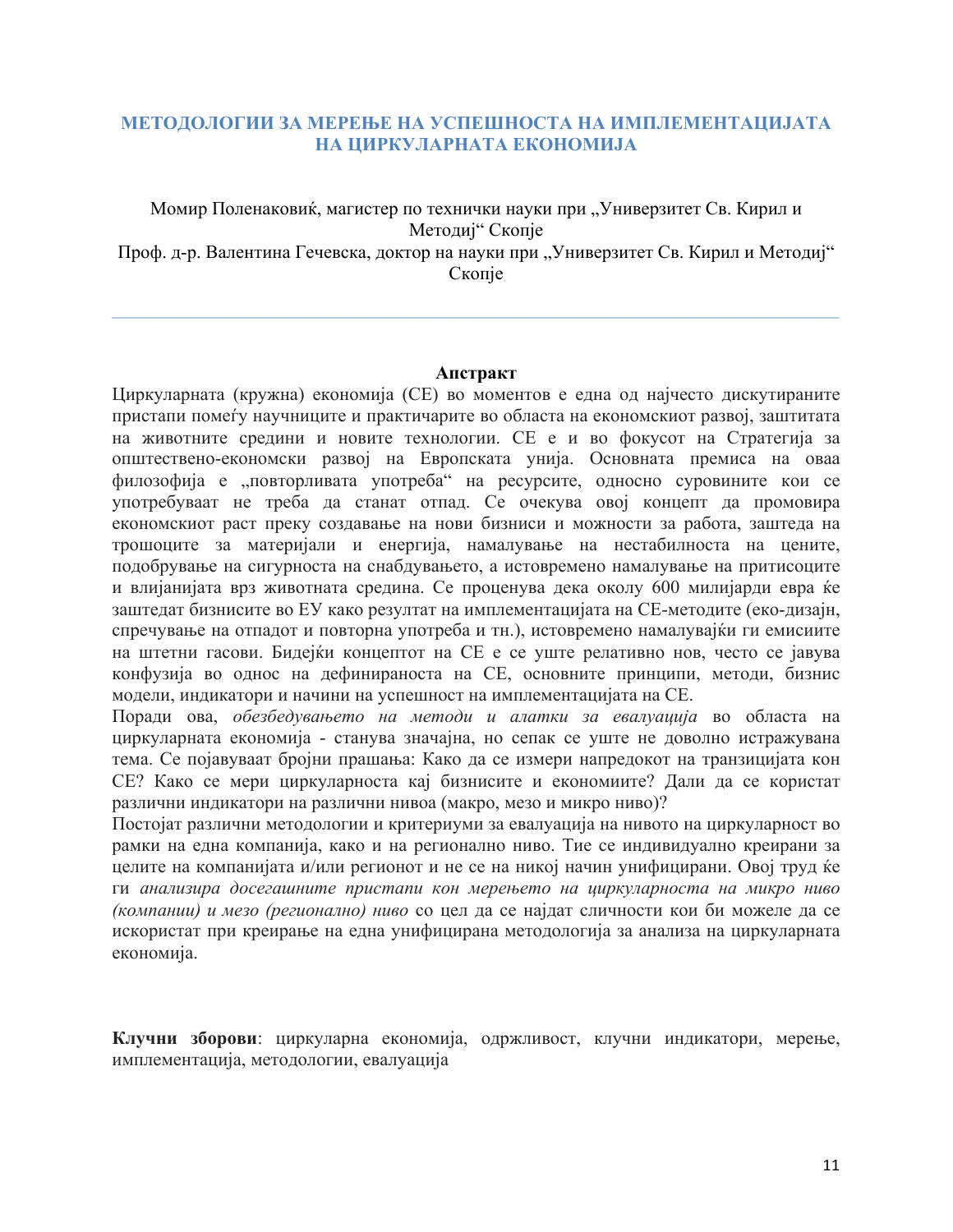# **ВЗАЕМНО ВЛИЈАНИЕ НА ЕЛЕКТРОМАГНЕТНИТЕ ПОЛИЊА И ЛУЃЕТО**

Емилија Сарафска Општина Битола

Благоја Арапиноски Технички Факултет, Битола

Весна Чешелкоска Технички Факултет, Битола

## **Апстракт**

 $\mathcal{L}_\mathcal{L} = \{ \mathcal{L}_\mathcal{L} = \{ \mathcal{L}_\mathcal{L} = \{ \mathcal{L}_\mathcal{L} = \{ \mathcal{L}_\mathcal{L} = \{ \mathcal{L}_\mathcal{L} = \{ \mathcal{L}_\mathcal{L} = \{ \mathcal{L}_\mathcal{L} = \{ \mathcal{L}_\mathcal{L} = \{ \mathcal{L}_\mathcal{L} = \{ \mathcal{L}_\mathcal{L} = \{ \mathcal{L}_\mathcal{L} = \{ \mathcal{L}_\mathcal{L} = \{ \mathcal{L}_\mathcal{L} = \{ \mathcal{L}_\mathcal{$ 

Човекот во секојдневието е изложен на различни видови електромагнетни полиња. Засега научнниците немаат единствено мислење околу тоа колку секојдневните изложености на човекот од користењето на електронските уреди, мобилните телефони, компјутерите, надворешното влијание на водовите, трансформаторите итн, влијаат врз човековото здравје. Сепак, нивниот заклучок е дека влијанијата не смеат да се игнорираат, што остава простор да се истражува на ова поле. Во овој труд ќе бидат прикажани одредени научни сознанија, докажани влијанија од електромагнетните полиња, како и резултати од извршени мерења за електромагнетни полиња во околина на далноводи во околината на Битола, по што ќе бидат споредени со дозволените и пропишаните стандарди.

**Клучни зборови:** Електромагнетни полиња, влијание, човек, далноводи, индуцирани струи, зрачење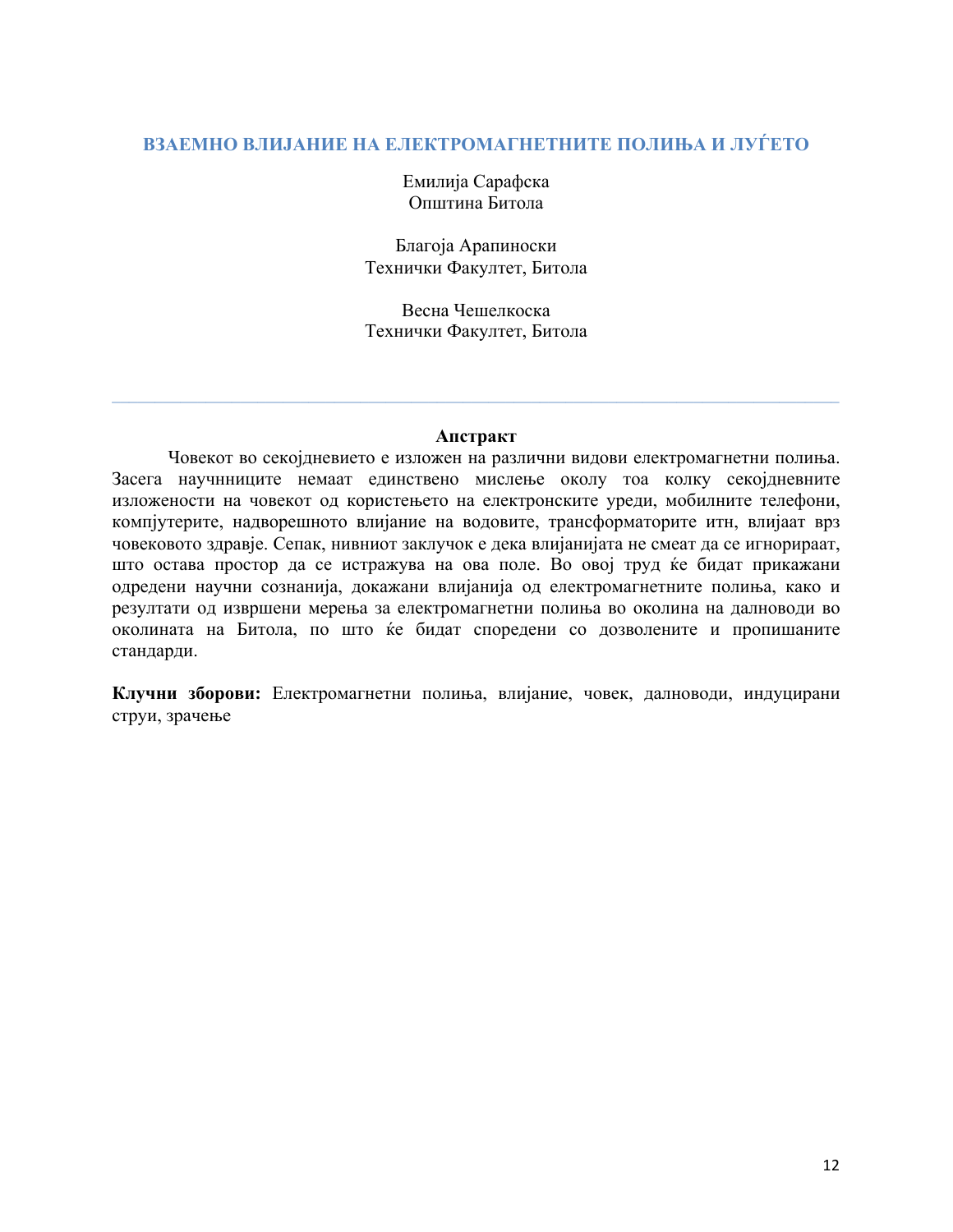## **ARCHITECTURAL EDUCATION FOR SUSTAINABLE URBAN DEVELOPMENT**

Asst Professor Dr. Viktorija Mangaroska Assistant Professor at Faculty of Engineering – Architecture, International Balkan University, N. R. Macedonia

#### **Abstract**

 $\mathcal{L}_\mathcal{L} = \{ \mathcal{L}_\mathcal{L} = \{ \mathcal{L}_\mathcal{L} = \{ \mathcal{L}_\mathcal{L} = \{ \mathcal{L}_\mathcal{L} = \{ \mathcal{L}_\mathcal{L} = \{ \mathcal{L}_\mathcal{L} = \{ \mathcal{L}_\mathcal{L} = \{ \mathcal{L}_\mathcal{L} = \{ \mathcal{L}_\mathcal{L} = \{ \mathcal{L}_\mathcal{L} = \{ \mathcal{L}_\mathcal{L} = \{ \mathcal{L}_\mathcal{L} = \{ \mathcal{L}_\mathcal{L} = \{ \mathcal{L}_\mathcal{$ 

Cities are hubs for culture, science, ideas, commerce, social, human and economic development. Architectural education for sustainable urban development should focus on various relevant themes, such as: urban planning, transport systems, water and waste management, disaster risk reduction, education and capacity-building, green urban areas development.

The main topic of this scientific paper is with architectural education for sustainable urban development to make cities and human settlements inclusive, safe, resilient and sustainable. The methodology approach in this scientific paper focuses on defining the measures for architectural education for sustainable human settlements development analyzed in the following aspects: providing adequate sustainable building solutions; improving human settlements management; promoting sustainable land-use planning and management; providing integrated provision of environmental infrastructure: water, sanitation, drainage and solid waste management; sustainable energy and transport systems in human settlements; sustainable construction activities; and human resource development and capacity-building for human settlements development.

Architectural education for sustainable development is currently very important theme for researching in context of architectural and urban environment. This scientific paper presents the aim and scope of architectural studios and projects developed from undergraduate students of Department of Architecture, Faculty of Engineering of International Balkan University. Conceptualizing urban areas as sets of intersecting systems provides the basis of architectural study of the structure and organization of sustainable urban systems.

**Keywords:** *sustainability, sustainable urban development, architectural education* **Themes:** *Architecture, Urbanism, Sustainable Development, Sustainable Cities*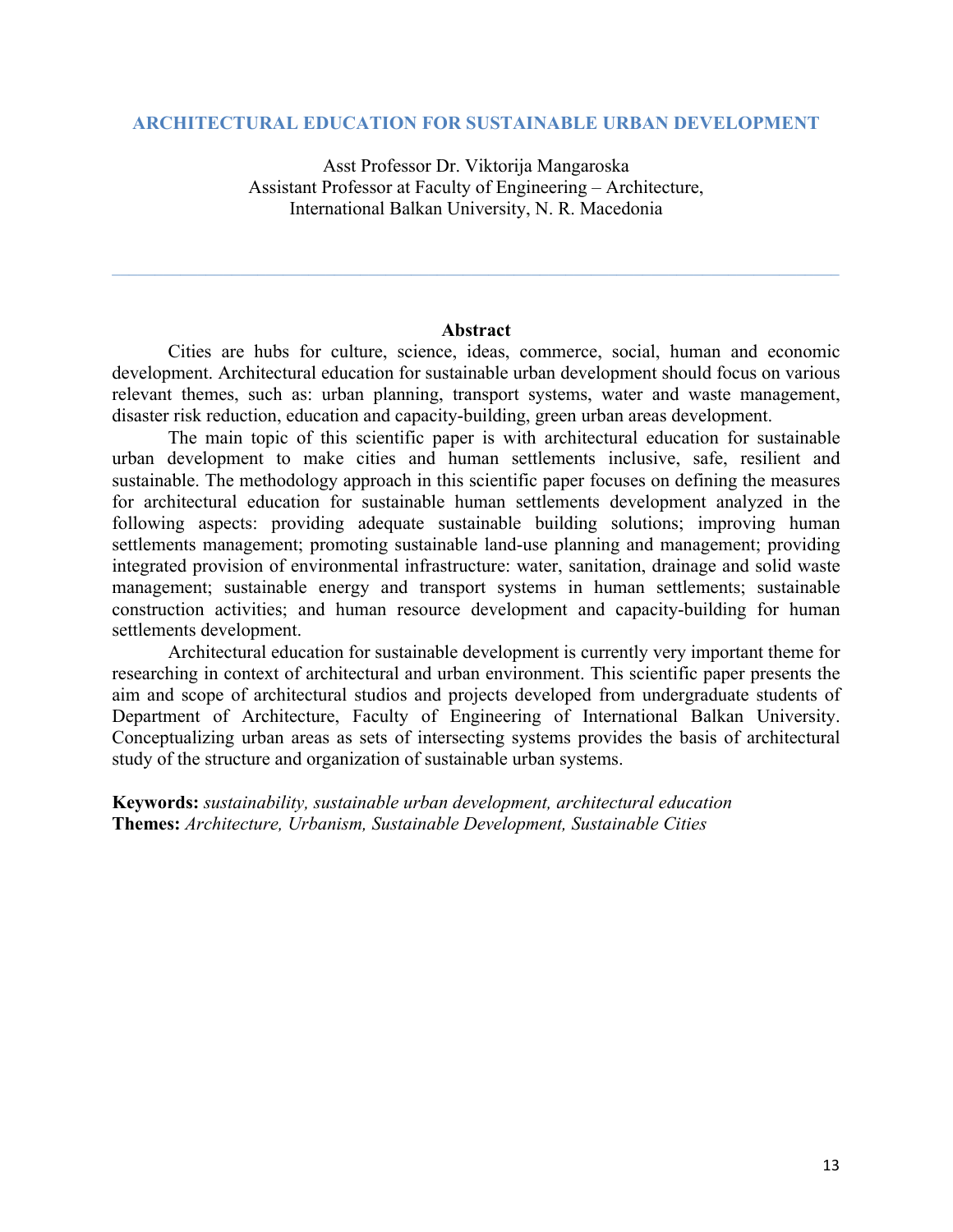# **ANALYSIS OF THE CIVIL LAW CODIFICATION PROCESS IN THE REPUBLIC OF NORTH MACEDONIA**

Nikola Dacev Assistant Professor at International Balkan University, Faculty of Law

## **Abstract:**

 $\mathcal{L}_\mathcal{L} = \{ \mathcal{L}_\mathcal{L} = \{ \mathcal{L}_\mathcal{L} = \{ \mathcal{L}_\mathcal{L} = \{ \mathcal{L}_\mathcal{L} = \{ \mathcal{L}_\mathcal{L} = \{ \mathcal{L}_\mathcal{L} = \{ \mathcal{L}_\mathcal{L} = \{ \mathcal{L}_\mathcal{L} = \{ \mathcal{L}_\mathcal{L} = \{ \mathcal{L}_\mathcal{L} = \{ \mathcal{L}_\mathcal{L} = \{ \mathcal{L}_\mathcal{L} = \{ \mathcal{L}_\mathcal{L} = \{ \mathcal{L}_\mathcal{$ 

The process of collecting and arranging the laws of a country that regulate social relations with property effect into a code, scientifically ordered, and promulgated by legislative authority is called civil law codification. The most significant civil law codification is the Corpus Iuris Civilis, issued by the Roman Emperor Iustinianus Primus and the first modern civil law codification is the French Civil Code, enacted in 1804, and still in use today in France. In the Republic of North Macedonia since its independence, the legal gaps, inconsistencies and contradictions that existed in the laws governing private matters has imposed the need of codification in the field of civil law. In 2011, the Government has established a Civil Law Codification Commission, which was supposed to prepare the Civil Code in 5 years. But after 8 years the process is not yet completed. This paper will evaluate whether the selected model of codification is the correct one - pandect system which divides the civil law into five parts: general part, law of obligation, property law, family law and law of inheritance; or maybe the Commission should have decided to use the Institutional system. The paper will also examine the possibility to include the family law and commercial law into the Civil Code and analyze the development of the civil law codification processes in the countries in the region. The objective of these analysis is to help the process of adopting a Civil Code that will integrate the norms that regulate civil law relations in one legal text in a comprehensive and systematic manner, thus obtaining a new quality in the regulation of civil law, in the direction of greater internal harmonization, compliance of the law and creating legal security.

**Keywords**: civil code, Codification Commission, contracts, trade, inheritance, family law.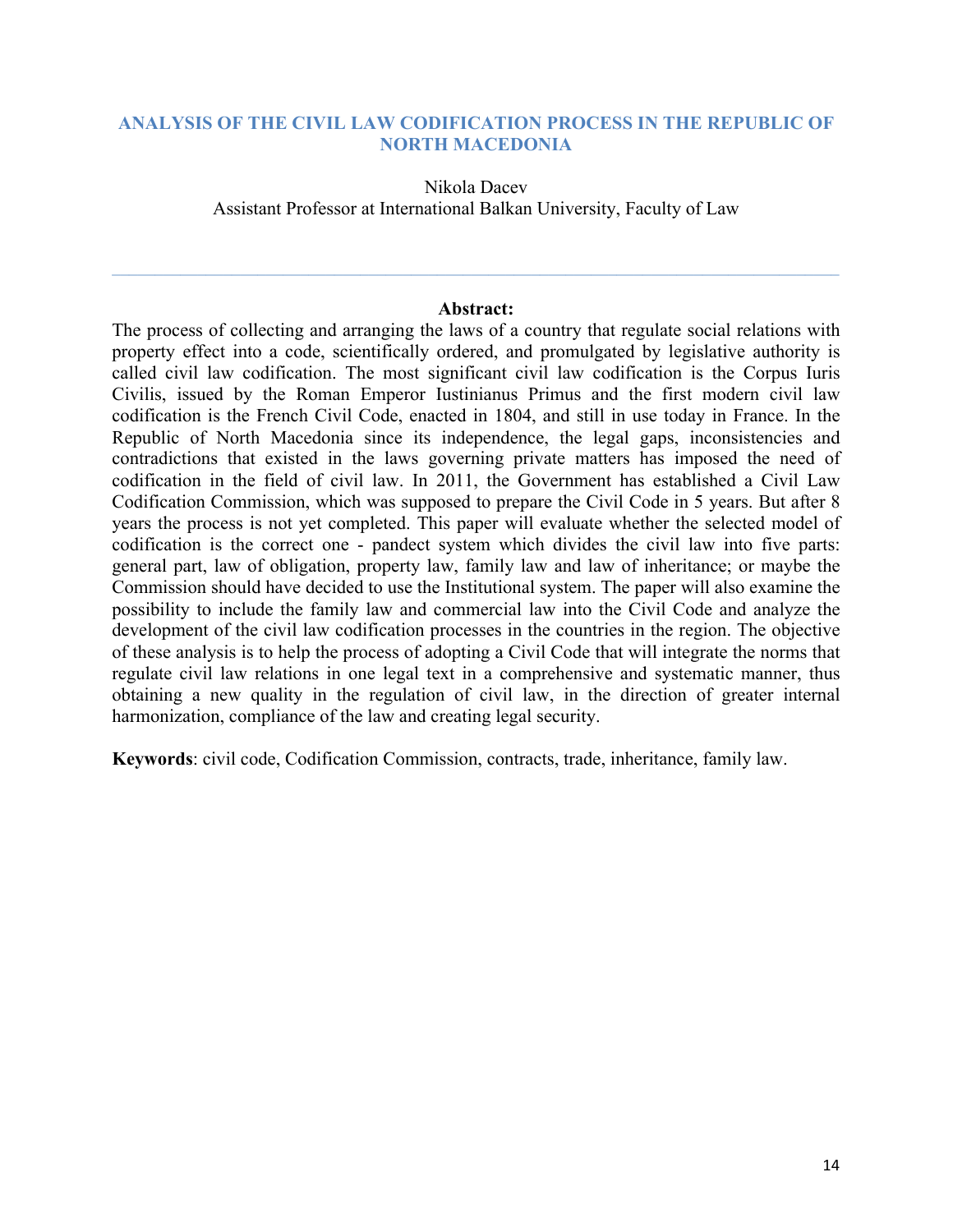# **STUDENT'S PERCEPTION OF ENGLISHISATION ON THE LEVEL OF HIGHER EDUCATION THROUGH INSTRUCTION AND CURRICULA IN NON-ANGLOPHONE EUROPEAN UNIVERSITIES**

Marjan I. Bojadziev, PhD University American College Skopje

Dimitrinka Jordanova –Peshevska, PhD University American College Skopje

Tamara Jolevska Popov, MA University American College Skopje

## **Abstract**

The tendency of most non-Anglophone European Universities has been to internationalise through English Medium Instruction (EMI) to achieve a greater level of fluidity amongst universities, raise international profile of universities, allow for benefits from international partnerships and cater to non-domestic students and staff.

EMI is the use of English as an educational system where content is taught through English in contexts where English is not used as a primary, first or official language. It is a question of whether this trend is an opportunity or a threat. The positive effects of having a lingua franca are exposed, but also whether there is social justice for stakeholders. Students may not have been exposed to the language enough, and academic staff may not be prepared to teach using English. Such research has been present, though without enough empirical evidence. This paper will provide empirical evidence using an elaborate questionnaire with multiple choice answers for

easy interpretation and will argue that the perceived negative aspects become beneficial and can be seen as opportunities. Staff will feel mildly pressured to internationalise their work, thus making it more available to colleagues worldwide, and more importantly, students will benefit from educators that are constantly upgrading, both in their field of study and their use of English as a tool. Students will also experience an upgrade (ESP – English for Specific Purposes) and will also get an insight into their domain from various aspects due to the internationalisation.

Finally, students are the destination of the teaching profession and the improvements educators go through is to ensure success in learning outcomes. This research takes into account the perceptions students hold of Englishisation in non-Anglophone universities in Europe.

**Keywords:** internationalisation, Englishisation, EMI, ESP, opportunities, threats, social justice.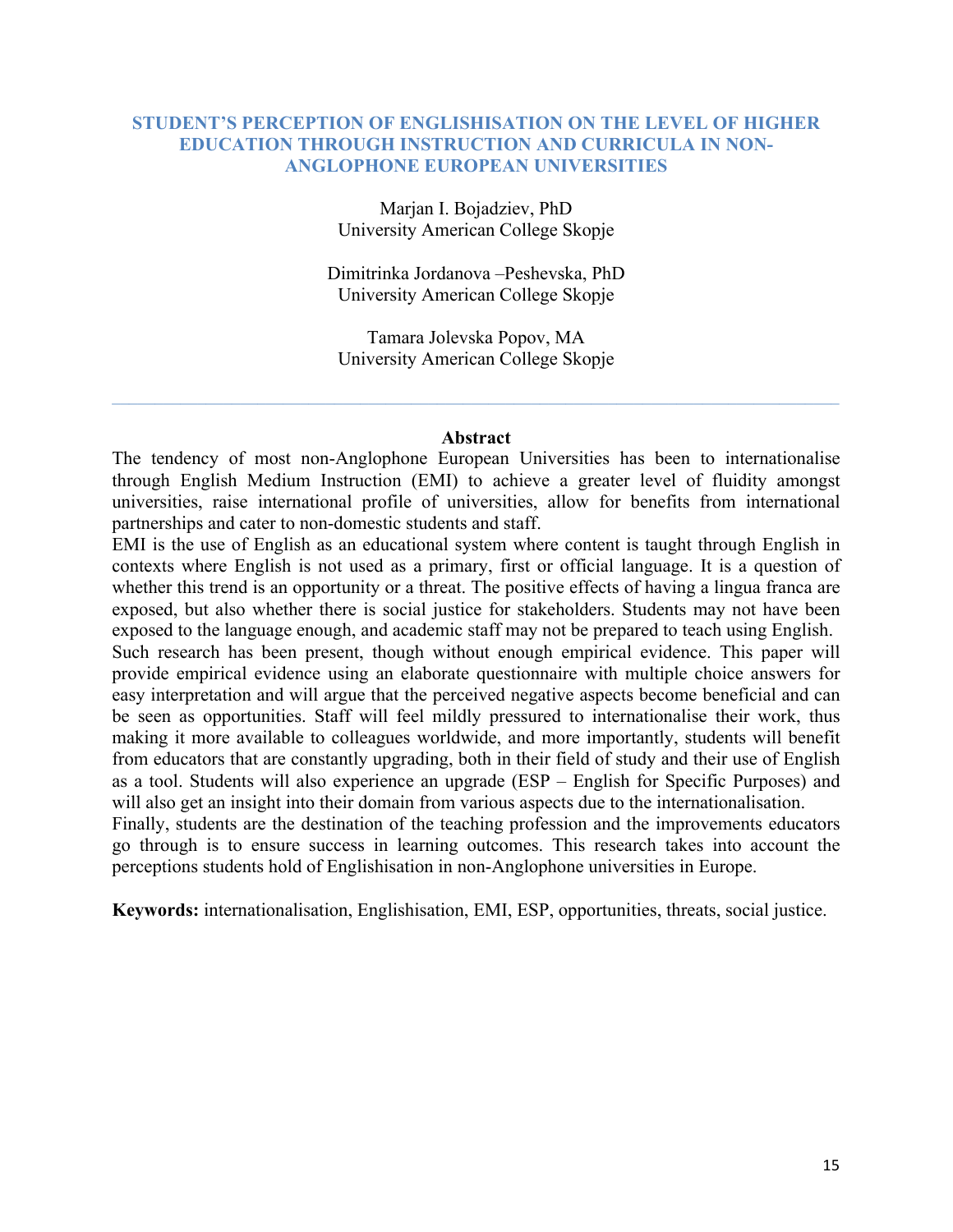# **THE INSURANCE QUOTA AND ITS OPTIMIZATION UNDER VARIATIONS OF THE RISK AND LOADING FACTORS AND THE TOTAL AVAILABLE FUND: A FLUCTUATION THEORY PERSPECTIVE**

Bhupendra Nath Tiwari<sup>1, 2</sup> and Fidelsia Fri Esibe<sup>1</sup>

<sup>1</sup> University of Information Science and Technology, "St. Paul the Apostle", Partizanska bb, 6000, Ohrid, Republic of Macedonia

<sup>2</sup> INFN-Laboratori Nazionali di Frascati, Via E. Fermi 40, 00044 Frascati, Italy

 $\mathcal{L}_\mathcal{L} = \mathcal{L}_\mathcal{L} = \mathcal{L}_\mathcal{L} = \mathcal{L}_\mathcal{L} = \mathcal{L}_\mathcal{L} = \mathcal{L}_\mathcal{L} = \mathcal{L}_\mathcal{L} = \mathcal{L}_\mathcal{L} = \mathcal{L}_\mathcal{L} = \mathcal{L}_\mathcal{L} = \mathcal{L}_\mathcal{L} = \mathcal{L}_\mathcal{L} = \mathcal{L}_\mathcal{L} = \mathcal{L}_\mathcal{L} = \mathcal{L}_\mathcal{L} = \mathcal{L}_\mathcal{L} = \mathcal{L}_\mathcal{L}$ 

## **Abstract:**

In this research, we explore optimization of insurance quota under variations of the risk factor, loading factor and the total available fund of a company. First of all, in the light of insurtance theories, we offer an overview of the defining terms pertaining to the insurance, reinsurance, coreinsurance, policy, effects of risk and loading factors, and advertisement policy. Consequently, we perform the analysis concerning the determination of the optimal insurance quota in the light of probability distributions and statistical theories. The economic aspects of insurance is also discussed in various limiting cases in the realm of the optimization and randomization theories. Furthermore, we have described the stability properties of the insurance quota around its critical points. Our analysis is also numerically verified for special cases of the risk factor, loading factor and the total available fund of a company. Finally, we discussed observations towards daily-life applications.

**Key words:** Insurance quota; Optimization theory; Randomization theory; Applications of information theory; Importance and flaws of insurance and coinsurance; Numerical simulations